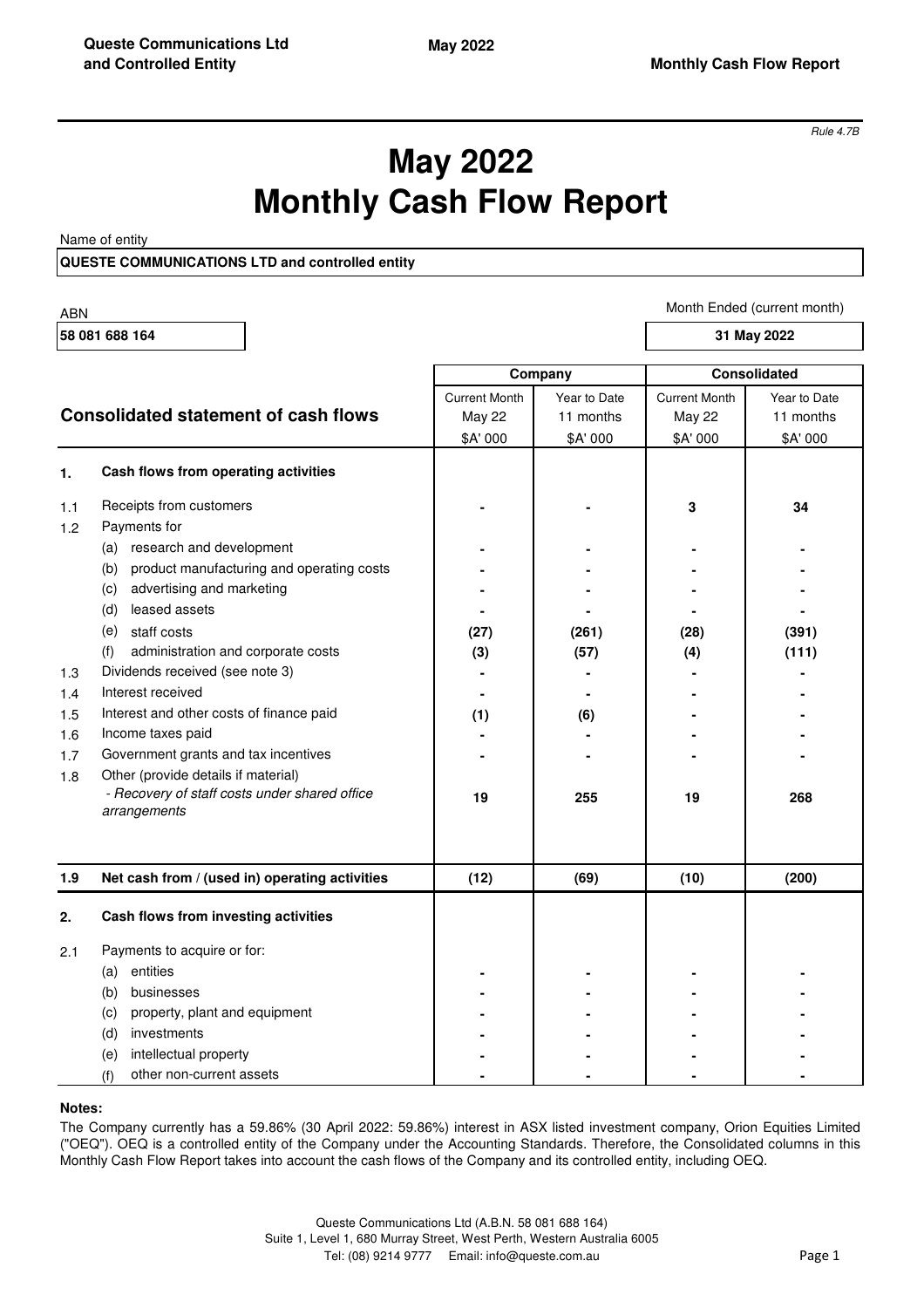|                  |                                                                                      | Company              |              | <b>Consolidated</b>  |              |
|------------------|--------------------------------------------------------------------------------------|----------------------|--------------|----------------------|--------------|
|                  |                                                                                      | <b>Current Month</b> | Year to Date | <b>Current Month</b> | Year to Date |
|                  | <b>Consolidated statement of cash flows</b>                                          | May 22               | 11 months    | <b>May 22</b>        | 11 months    |
|                  |                                                                                      | \$A' 000             | \$A' 000     | \$A' 000             | \$A' 000     |
|                  |                                                                                      |                      |              |                      |              |
| 2.               | Cash flows from investing activities (continued)                                     |                      |              |                      |              |
| $2.2\phantom{0}$ | Proceeds from the disposal of:                                                       |                      |              |                      |              |
|                  | entities<br>(a)                                                                      |                      |              |                      |              |
|                  | businesses<br>(b)                                                                    |                      |              |                      |              |
|                  | property, plant and equipment<br>(c)                                                 |                      |              |                      |              |
|                  | (d)<br>investments                                                                   |                      |              |                      |              |
|                  | intellectual property<br>(e)                                                         |                      |              |                      |              |
|                  | other non-current assets<br>(f)                                                      |                      |              |                      |              |
| 2.3              | Cash flows from loans to other entities                                              |                      |              |                      |              |
| 2.4              | Dividends received (see note 3)                                                      |                      |              |                      |              |
| 2.5              | Other (provide details if material)                                                  |                      |              |                      |              |
| 2.6              | Net cash from / (used in) investing activities                                       |                      |              |                      |              |
|                  |                                                                                      |                      |              |                      |              |
| 3.               | Cash flows from financing activities                                                 |                      |              |                      |              |
| 3.1              | Proceeds from issues of equity securities (excluding<br>convertible debt securities) |                      |              |                      |              |
| 3.2              | Proceeds from issue of convertible debt securities                                   |                      |              |                      |              |
| 3.3              | Proceeds from exercise of options                                                    |                      |              |                      |              |
| 3.4              | Transaction costs related to issues of equity                                        |                      |              |                      |              |
|                  | securities or convertible debt securities                                            |                      |              |                      |              |
| 3.5              | Proceeds from borrowings                                                             | 10                   | 67           |                      |              |
| 3.6              | Repayment of borrowings                                                              |                      | (12)         |                      |              |
| 3.7              | Transaction costs related to loans and borrowings                                    |                      |              |                      |              |
| 3.8              | Dividends paid                                                                       |                      |              |                      |              |
| 3.9              | Other (provide details if material)                                                  |                      |              |                      |              |
|                  |                                                                                      |                      |              |                      |              |
| 3.10             | Net cash from / (used in) financing activities                                       | 10                   | 55           | ۰                    | ۰            |
| 4.               | Net increase / (decrease) in cash and cash<br>equivalents for the period             |                      |              |                      |              |
| 4.1              | Cash and cash equivalents at beginning of period                                     | 3                    | 15           | 21                   | 211          |
| 4.2              | Net cash from/(used in) operating activities<br>(item 1.9 above)                     | (12)                 | (69)         | (10)                 | (200)        |
|                  | Net cash from/(used in) investing activities                                         |                      |              |                      |              |
| 4.3              | (item 2.6 above)                                                                     |                      |              |                      |              |
| 4.4              | Net cash from/(used in) financing activities                                         | 10                   | 55           |                      |              |
|                  | (item 3.10 above)                                                                    |                      |              |                      |              |
| 4.5              | Effect of movement in exchange rates on cash held                                    |                      |              |                      |              |
| 4.6              | Cash and cash equivalents at end of period                                           | 1                    | 1            | 11                   | 11           |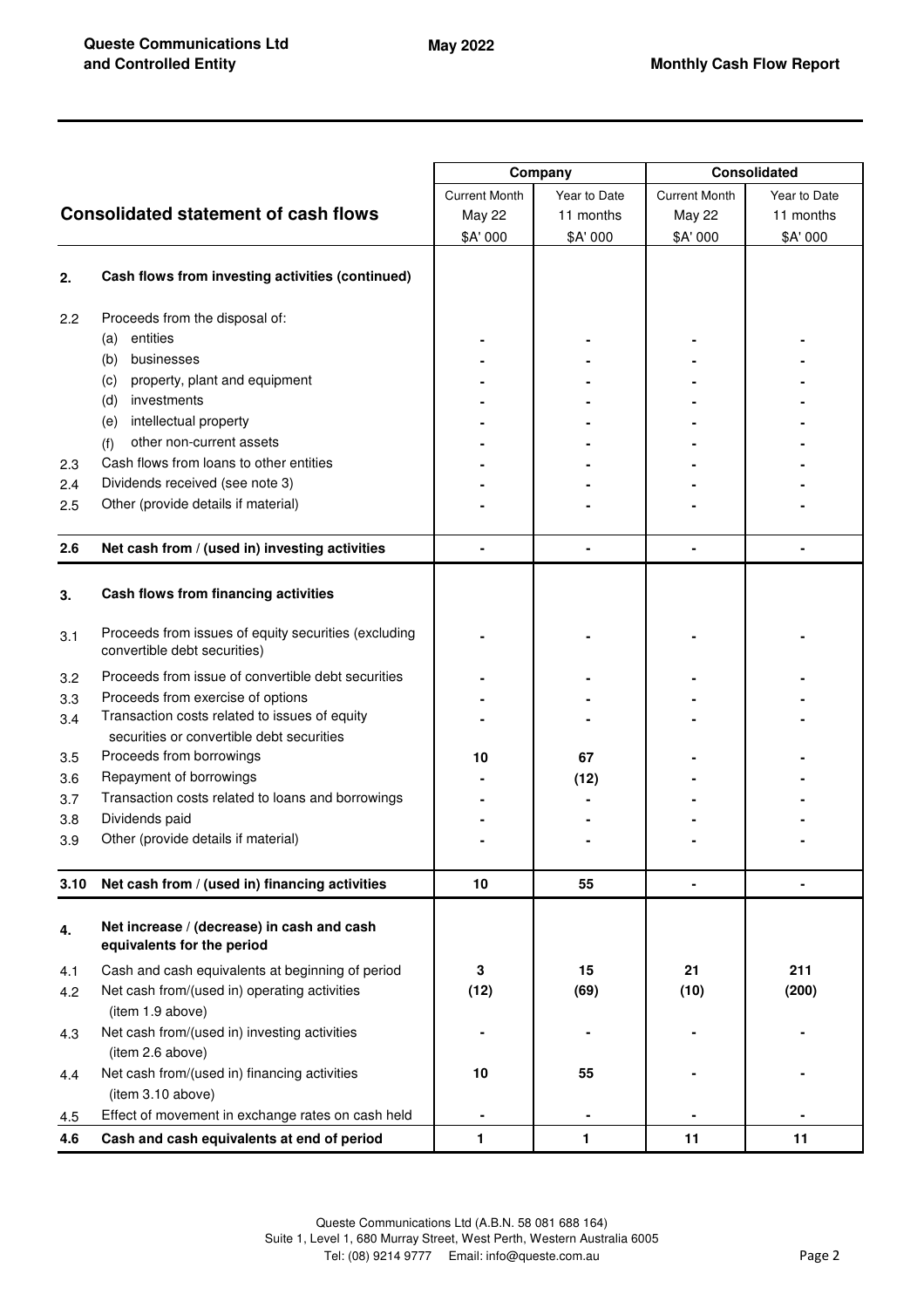| 5.  | Reconciliation of cash and cash equivalents<br>at the end of the month (as shown in the consolidated<br>statement of cash flows) to the related items in the<br>accounts | Company  |          | <b>Consolidated</b> |          |
|-----|--------------------------------------------------------------------------------------------------------------------------------------------------------------------------|----------|----------|---------------------|----------|
|     |                                                                                                                                                                          | Current  | Previous | Current             | Previous |
|     |                                                                                                                                                                          | Month    | Month    | Month               | Month    |
|     |                                                                                                                                                                          | \$A' 000 | \$A' 000 | \$A' 000            | \$A' 000 |
|     |                                                                                                                                                                          |          |          |                     |          |
| 5.1 | Bank balances                                                                                                                                                            |          | 3        | 11                  | 21       |
| 5.2 | Call deposits                                                                                                                                                            |          |          |                     |          |
| 5.3 | <b>Bank overdrafts</b>                                                                                                                                                   |          |          |                     |          |
| 5.4 | Other (provide details)                                                                                                                                                  |          |          |                     |          |
| 5.5 | Cash and cash equivalents at end of month<br>(should equal item 4.6 above)                                                                                               |          | 3        | 11                  | 21       |

| 6.  | Payments to related parties of the entity and their associates                          | <b>Current Month</b><br>\$A' 000 |
|-----|-----------------------------------------------------------------------------------------|----------------------------------|
| 6.1 | Aggregate amount of payments to related parties and their associates included in item 1 |                                  |
| 6.2 | Aggregate amount of payments to related parties and their associates included in item 2 |                                  |

*Note: if any amounts are shown in items 6.1 or 6.2, your quarterly activity report must include a description of, and an explanation for, such payments.*

| 7.  | <b>Financing facilities available</b><br>Add notes as necessary for an understanding of<br>the position | <b>Total facility amount</b><br>at month end<br>\$A' 000 | Amount drawn<br>at month end<br>\$A' 000 |  |
|-----|---------------------------------------------------------------------------------------------------------|----------------------------------------------------------|------------------------------------------|--|
|     |                                                                                                         |                                                          |                                          |  |
| 7.1 | Loan facilities                                                                                         | 200                                                      | 98                                       |  |
| 7.2 | Credit standby arrangements                                                                             |                                                          |                                          |  |
| 7.3 | Other (please specify)                                                                                  |                                                          |                                          |  |
| 7.4 | <b>Total financing facilities</b>                                                                       | 200                                                      | 98                                       |  |

## **7.5 Unused financing facilities available at month end**

**102** 

7.6 Include in the box below a description of each facility above, including the lender, interest rate, maturity date and whether it is secured or unsecured. If any additional financing facilities have been entered into or are proposed to be entered into after month end, include a note providing details of those facilities as well.

Note: OEQ and QUE have entered into a Loan Agreement for OEQ to advance up to \$200,000 to QUE. The loan is unsecured and matures on 31 December 2022 and accrues interest at 10% pa in respect of the first \$150,000 advanced, and 7.5% pa in respect of \$50,000 advanced thereafter.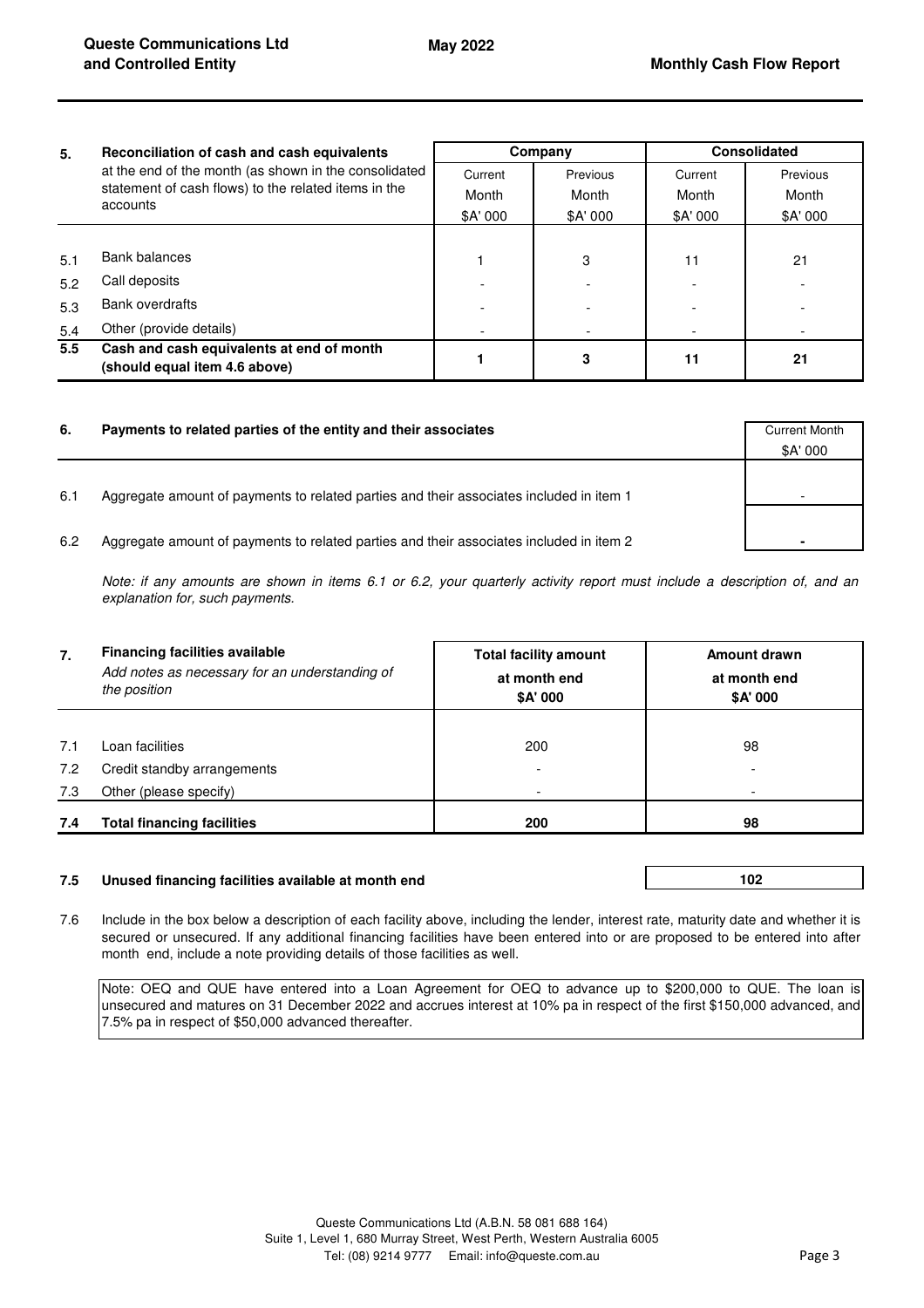| 8.   | Estimated cash available for future operating activities             | Company  | <b>Consolidated</b> |
|------|----------------------------------------------------------------------|----------|---------------------|
|      |                                                                      | \$A' 000 | \$A' 000            |
| 8.1  | Net cash from / (used in) operating activities (item 1.9)            | (12)     | (10)                |
| 8.2  | Cash and cash equivalents at month end (item 4.6)                    |          | 11                  |
| 8.3  | Unused finance facilities available at month end (item 7.5)          | 102      |                     |
| 18.4 | Total available funding (item $8.2 +$ item $8.3$ )                   | 103      |                     |
|      |                                                                      |          |                     |
| 8.5  | Estimated months of funding available (item 8.4 divided by item 8.1) | 9        |                     |

*Note: if the entity has reported positive net operating cash flows in item 1.9, answer item 8.5 as "N/A". Otherwise, a figure for the estimated quarters of funding available must be included in item 8.5.*

8.6 If item 8.5 is less than 6 months, please provide answers to the following questions:

8.6.1. Does the entity expect that it will continue to have the current level of net operating cash flows for the time being and, if not, why not?

Yes, the Company has access to a loan facility (refer Sections 7.5 and 7.6 above) and the Company/Consolidated Entity has investments in ASX-listed securities (refer Tables below).

8.6.2. Has the entity taken any steps, or does it propose to take any steps, to raise further cash to fund its operations and, if so, what are those steps and how likely does it believe that they will be successful?

Yes, the Company has the ability to draw cash funds under a loan facility (refer Sections 7.5 and 7.6 above) and the Company/Consolidated Entity can realise cash funds from the sale of investments in ASX-listed securities (refer Tables below).

8.6.3. Does the entity expect to be able to continue its operations and to meet its business objectives and, if so, on what basis?

Yes, the Company/Consolidated Entity has significant investments in ASX-listed securities (refer Tables below), which are regarded as liquid assets to supplement the Company/Consolidated Entity's cash reserves.

*Note: where item 8.5 is less than 2 quarters, all of questions 8.6.1, 8.6.2 and 8.6.3 above must be answered*

# **Compliance statement**

- 1. This statement has been prepared in accordance with accounting standards and policies which comply with Listing Rule 19.11A.
- 2. This statement gives a true and fair view of the matters disclosed.

**Authorised by**

**8 June 2022**

**Executive Director & Company Secretary Victor Ho**